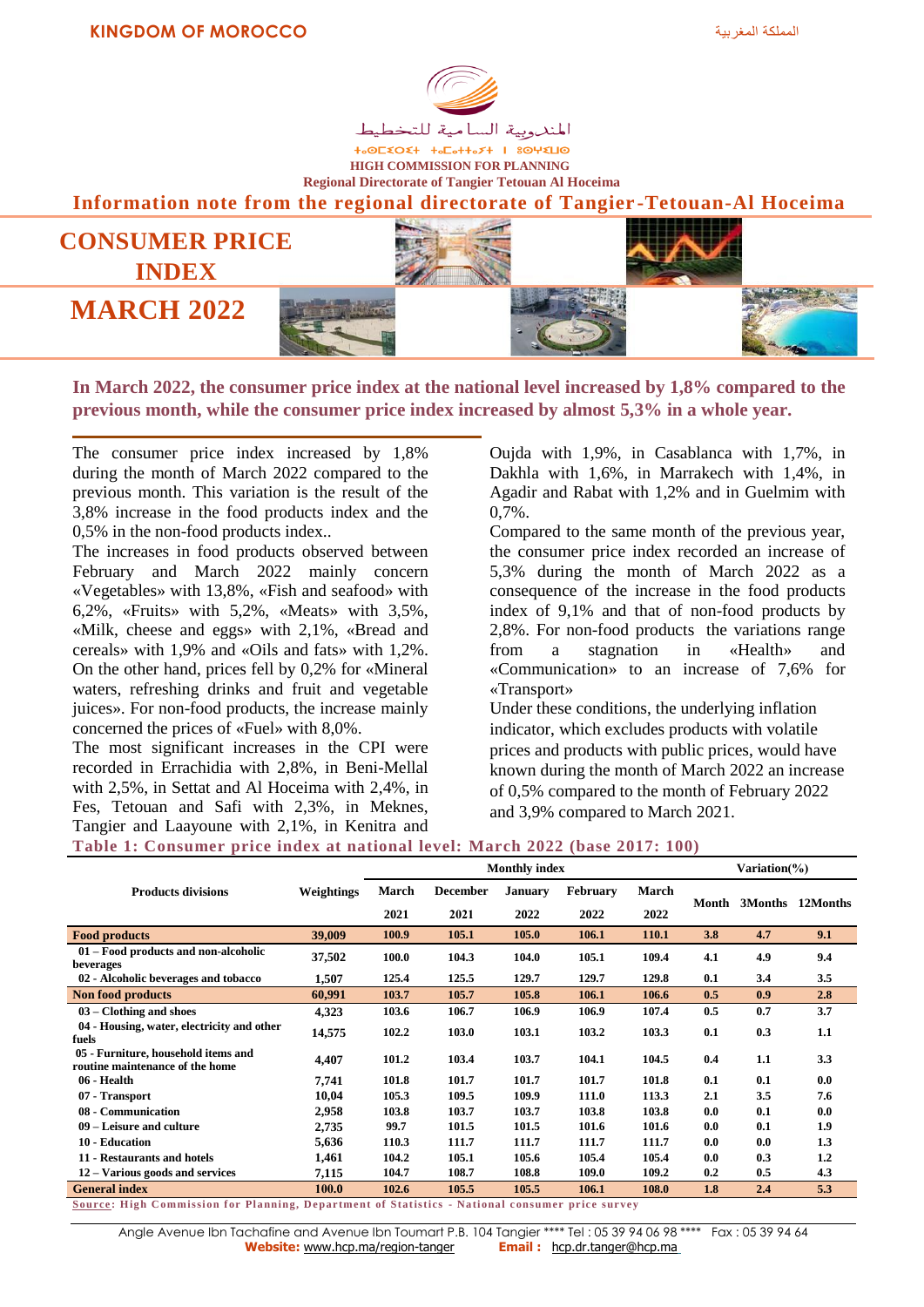**In March 2022, the consumer price index of households in the city of Al Hoceima increased by 2,4% compared to the previous month. On an annual basis, the consumer price index increased by 5,2%.**

**Over one month,** the food product price index increased by 4,0% in March 2022 compared to February 2022, due to the rise in the prices of «Vegetables» by 16,2%, of «Fruits» by 6,5%, of «Food products not elsewhere classified» by 5,8%, of «Meats» by 3,0%, of «Mineral waters, refreshing drinks and fruit and vegetable juices» by 1,0%, of «Bread and cereals» by 0,9%, of «Milk, cheese and eggs» by 0,7% and of «Coffee, tea and cocoa» by 0,1%.

The monthly variation in the index of non-food products also increased by 0,7%. This increase is due to the rise in the prices of the following divisions: «Transport» by 2,4%, «Housing, water, electricity and other fuels» by 1,3%, «Leisure and culture» by 0,5%, «Furniture, household items and routine maintenance of the home» and «Various goods and services» by 0,1%. Also, the drop in the indices of the prices of «Clothing and shoes» by (-0,7%) and the stagnation of the indices of the other divisions did not affect the general evolution.

**Over one year,** the price index of food products increased by 8,1% in March 2022 compared to March 2021, under the effect of the rise which affected the prices of «Vegetables» by 21,9%, of «Oils and fats» by 19,9%, of «Bread and cereals» by 11,3%, of «Meats» by 9,4%, of «Food products not elsewhere classified» by 7,4%, of «Milk, cheese and eggs» by 2,5%, of «Mineral waters, refreshing drinks and fruit and vegetable juices» by 0,8%, of «Sugar, jam, honey, chocolate and confectionery» of 0,2%, of «Wines and fermented drinks» by 3,2% and of «Tobacco» by 4,4%.

The annual variation in the index for non-food products also increased by 2,4%. While the variation in the prices of the divisions that constitute the non-food products fluctuated between a decrease of (-0,6%) for «Communication» and an increase of 9,3% for «Transport».

**1-Annual evolution (%) of the consumer price index for the month of March**



**Reading: In March 2022, the consumer price index increased by (+5,2%) compared to March 2021**





**Reading: The level of price variation in March 2022 increased by (+2,4%) after being (+0,6%) in February 2022**

## **Table 2: Consumer price index of the city of Al Hoceima: March2022 (base 2017: 100)**

|                                                                        |            | <b>Monthly index</b> |                 |                |                 |              |        | Variation (%) |          |  |  |
|------------------------------------------------------------------------|------------|----------------------|-----------------|----------------|-----------------|--------------|--------|---------------|----------|--|--|
| <b>Products divisions</b>                                              | Weightings | March                | <b>December</b> | <b>January</b> | <b>February</b> | <b>March</b> |        | 3Months       | 12Months |  |  |
|                                                                        |            | 2021                 | 2021            | 2022           | 2022            | 2022         | Month  |               |          |  |  |
| <b>Food products</b>                                                   | 49,716     | 100.2                | 104.0           | 103.3          | 104.2           | 108.3        | 4.0    | 4.2           | 8.1      |  |  |
| 01 – Food products and non-alcoholic<br>beverages                      | 48,371     | 99.5                 | 103.4           | 102.5          | 103.4           | 107.7        | 4.2    | 4.2           | 8.2      |  |  |
| 02 - Alcoholic beverages and tobacco                                   | 1,345      | 126.0                | 126.0           | 131.2          | 131.3           | 131.3        | 0.0    | 4.2           | 4.2      |  |  |
| Non food products                                                      | 50,284     | 103.3                | 104.5           | 104.5          | 105.0           | 105.7        | 0.7    | 1.2           | 2.4      |  |  |
| $03 -$ Clothing and shoes                                              | 5,155      | 109.0                | 109.6           | 109.9          | 109.7           | 109.6        | $-0.1$ | 0.0           | 0.6      |  |  |
| 04 - Housing, water, electricity and<br>other fuels                    | 11,732     | 99.5                 | 99.9            | 99.9           | 99.9            | 101.2        | 1.3    | 1.3           | 1.7      |  |  |
| 05 - Furniture, household items and<br>routine maintenance of the home | 3,094      | 101.2                | 103.5           | 103.3          | 103.6           | 104.0        | 0.4    | 0.5           | 2.8      |  |  |
| 06 - Health                                                            | 6,413      | 101.2                | 101.0           | 101.0          | 101.0           | 101.0        | 0.0    | 0.0           | $-0.2$   |  |  |
| 07 - Transport                                                         | 7,704      | 109.2                | 113.5           | 113.8          | 116.6           | 119.4        | 2.4    | 5.2           | 9.3      |  |  |
| 08 - Communication                                                     | 2,892      | 101.6                | 101.1           | 101.0          | 101.0           | 101.0        | 0.0    | $-0.1$        | $-0.6$   |  |  |
| 09 – Leisure and culture                                               | 1,933      | 94.4                 | 95.2            | 95.2           | 95.2            | 95.7         | 0.5    | 0.5           | 1.4      |  |  |
| 10 - Education                                                         | 3,842      | 109.4                | 111.0           | 111.0          | 111.0           | 111.0        | 0.0    | 0.0           | 1.5      |  |  |
| 11 - Restaurants and hotels                                            | 2,258      | 100.8                | 102.8           | 102.7          | 103.1           | 103.1        | 0.0    | 0.3           | 2.3      |  |  |
| 12 – Various goods and services                                        | 5,261      | 101.7                | 102.3           | 102.2          | 102.4           | 102.5        | 0.1    | 0.2           | 0.8      |  |  |
| <b>General index</b>                                                   | 100,0      | 101.7                | 104.2           | 103.9          | 104.5           | 107.0        | 2.4    | 2.7           | 5.2      |  |  |

**<u>Source</u>: High Commission for Planning, Department of Statistics - National consumer price survey</u>**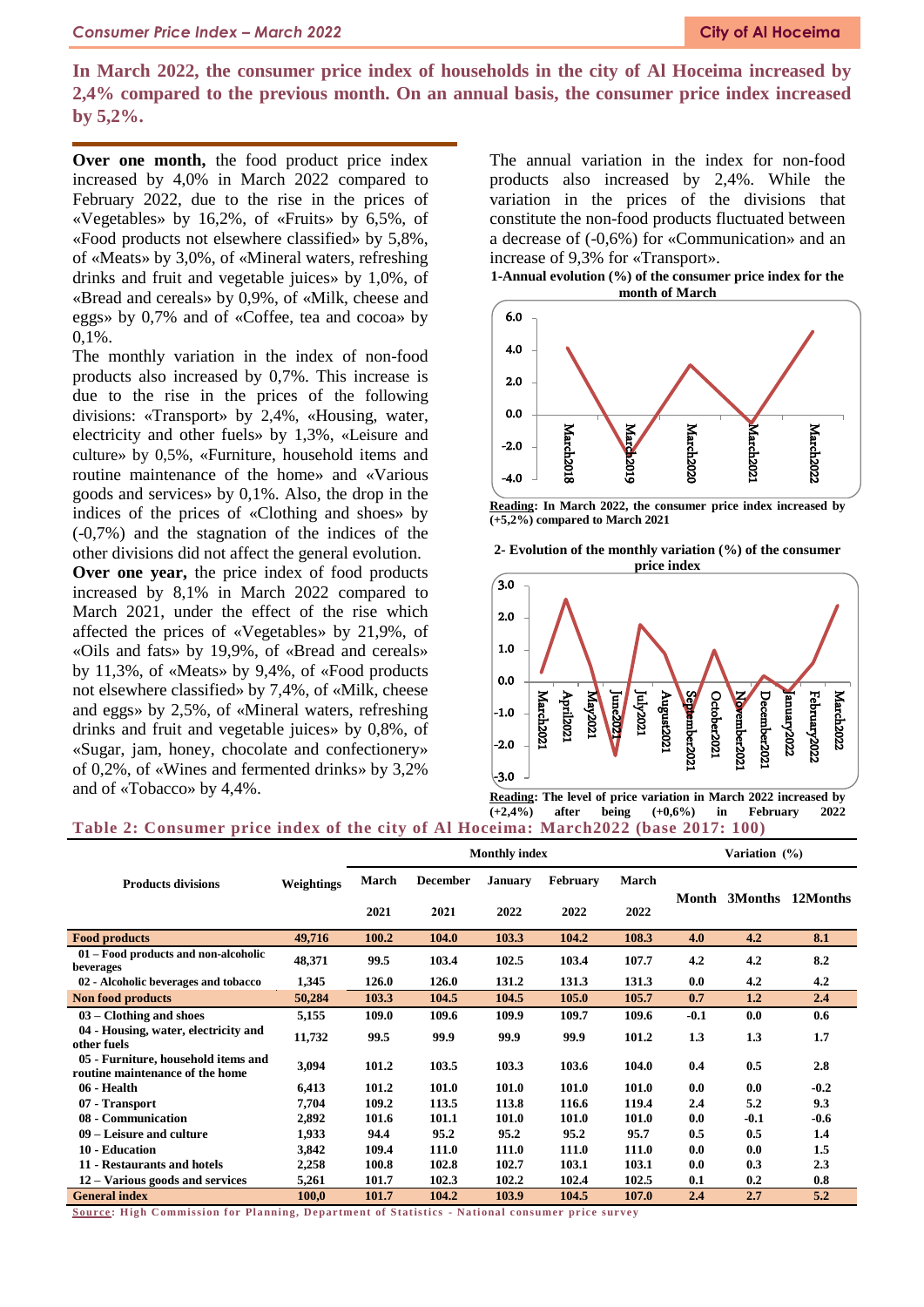## **In March 2022, the consumer price index for households in the city of Tangier increased by 2,1% compared to the previous month. On an annual basis, the consumer price index increased by 5,6%.**

**Over one month,** the food product price index increased by 4,4% in March 2022 compared to February 2022, due to the rise in the prices of «Fish and seafood» by 14,1%, of «Vegetables» by 11,4%, of «Fruits» by 6,7%, of «Meats» by 6,3%, of «Milk, cheese and eggs» by 2,4%, of «Food products not elsewhere classified» by 2,3%, of «Bread and cereals» by 0,8%, of «Oils and fats» by 0,6%, of «Mineral waters, refreshing drinks and fruit and vegetable juices» by 0,3% and of «Sugar, jam, honey, chocolate and confectionery» by 0,1%.

The monthly variation in the index of non-food products also increased by 0,7%. This increase is due to the rise in the prices of the following divisions: «Transport» by 3,7%, «Communication» and «Various goods and services» by 0,4%, «Health» by 0,2%, «Clothing and shoes», «Housing, water, electricity and other fuels» and «Furniture, household items and routine maintenance of the home» by 0,1%. Also, the drop in the indices of the prices of «Leisure and culture» by (-0,6%) and the stagnation of the indices of the other divisions did not affect the general evolution.

**Over one year,** the price index of food products increased by 10,1% in March 2022 compared to March 2021, under the effect of the rise which affected the prices of «Vegetables» by 21,1%, of «Fish and seafood» by 19,2%, of «Oils and fats» and by 15,2%, of «Meats» by 12,2%, of «Bread and cereals» by 8,6%, of «Milk, cheese and eggs» by 5,3%, of «Coffee, tea and cocoa» by 4,8%, of «Sugar, jam, honey, chocolate and confectionery» of 2,4%, of «Mineral waters, refreshing drinks and fruit and vegetable juices» by 2,1%, of «Fruits» by 1,6%, of «Food products not elsewhere classified»

by 0,9%, of «Beer» by 3,7% and of «Tobacco» by 3,4%.

The annual variation in the index for non-food products also increased by 2,9%, While the increase in the prices of the divisions that constitute the non-food products fluctuated between a increase of 0,1% for «Leisure and culture» and an increase of 8,5% for «Transport».

**3-Annual evolution (%) of the consumer price index for the month of March**



**Reading: In March 2022, the consumer price index increased by (+5,6%) compared to March 2021**



**<sup>4-</sup> Evolution of the monthly variation (%) of the consumer price index**

**Reading: The level of price variation in March 2022 increased by (+2,1%) after being (+1,1%) in February 2022**

## **Table 3: Consumer price index of the city of Tangier: March2022 (base 2017: 100)**

|                                                                        |                   |       |                | <b>Monthly index</b> |          | Variation (%) |       |         |          |
|------------------------------------------------------------------------|-------------------|-------|----------------|----------------------|----------|---------------|-------|---------|----------|
| <b>Products divisions</b>                                              | <b>Weightings</b> |       | March December | <b>January</b>       | February | March         | Month | 3Months | 12Months |
|                                                                        |                   | 2021  | 2021           | 2022                 | 2022     | 2022          |       |         |          |
| <b>Food products</b>                                                   | 36,115            | 101.1 | 104.5          | 104.4                | 106.7    | 111.4         | 4.4   | 6.6     | 10.1     |
| 01 – Food products and non-alcoholic beverages                         | 34,708            | 100.1 | 103.6          | 103.3                | 105.7    | 110.6         | 4.6   | 6.8     | 10.5     |
| 02 - Alcoholic beverages and tobacco                                   | 1,407             | 126.1 | 126.0          | 130.3                | 130.3    | 130.3         | 0.0   | 3.4     | 3.3      |
| Non food products                                                      | 63,885            | 103.2 | 104.8          | 105.0                | 105.6    | 106.3         | 0.7   | 1.4     | 2.9      |
| $03$ – Clothing and shoes                                              | 6.449             | 98.8  | 101.7          | 101.9                | 101.9    | 102.0         | 0.1   | 0.3     | 3.2      |
| 04 - Housing, water, electricity and other fuels                       | 16,656            | 102.3 | 103.9          | 103.9                | 104.0    | 104.1         | 0.1   | 0.2     | 1.8      |
| 05 - Furniture, household items and routine<br>maintenance of the home | 4,100             | 100.2 | 102.9          | 103.0                | 104.3    | 104.4         | 0.1   | 1.5     | 4.2      |
| $06 - Health$                                                          | 8,218             | 108.6 | 109.0          | 109.2                | 109.2    | 109.4         | 0.2   | 0.4     | 0.7      |
| $07 - Transport$                                                       | 9,751             | 104.1 | 106.8          | 107.2                | 109.0    | 113.0         | 3.7   | 5.8     | 8.5      |
| 08 – Communication                                                     | 3,199             | 103.0 | 103.1          | 103.1                | 104.6    | 105.0         | 0.4   | 1.8     | 1.9      |
| 09 – Leisure and culture                                               | 2,350             | 98.8  | 98.8           | 98.8                 | 99.5     | 98.9          | -0.6  | 0.1     | 0.1      |
| 10 – Education                                                         | 5,047             | 103.4 | 103.7          | 103.7                | 103.7    | 103.7         | 0.0   | 0.0     | 0.3      |
| 11 - Restaurants and hotels                                            | 1,280             | 103.6 | 103.8          | 107.8                | 107.8    | 107.8         | 0.0   | 3.9     | 4.1      |
| 12 – Various goods and services                                        | 6,835             | 105.4 | 107.2          | 107.2                | 107.9    | 108.3         | 0.4   | 1.0     | 2.8      |
| <b>General index</b>                                                   | 100,0             | 102.5 | 104.7          | 104.8                | 106.0    | 108.2         | 2.1   | 3.3     | 5.6      |

**Source: High Commission for Planning, Depa rtment of Statistics – National consumer price survey**